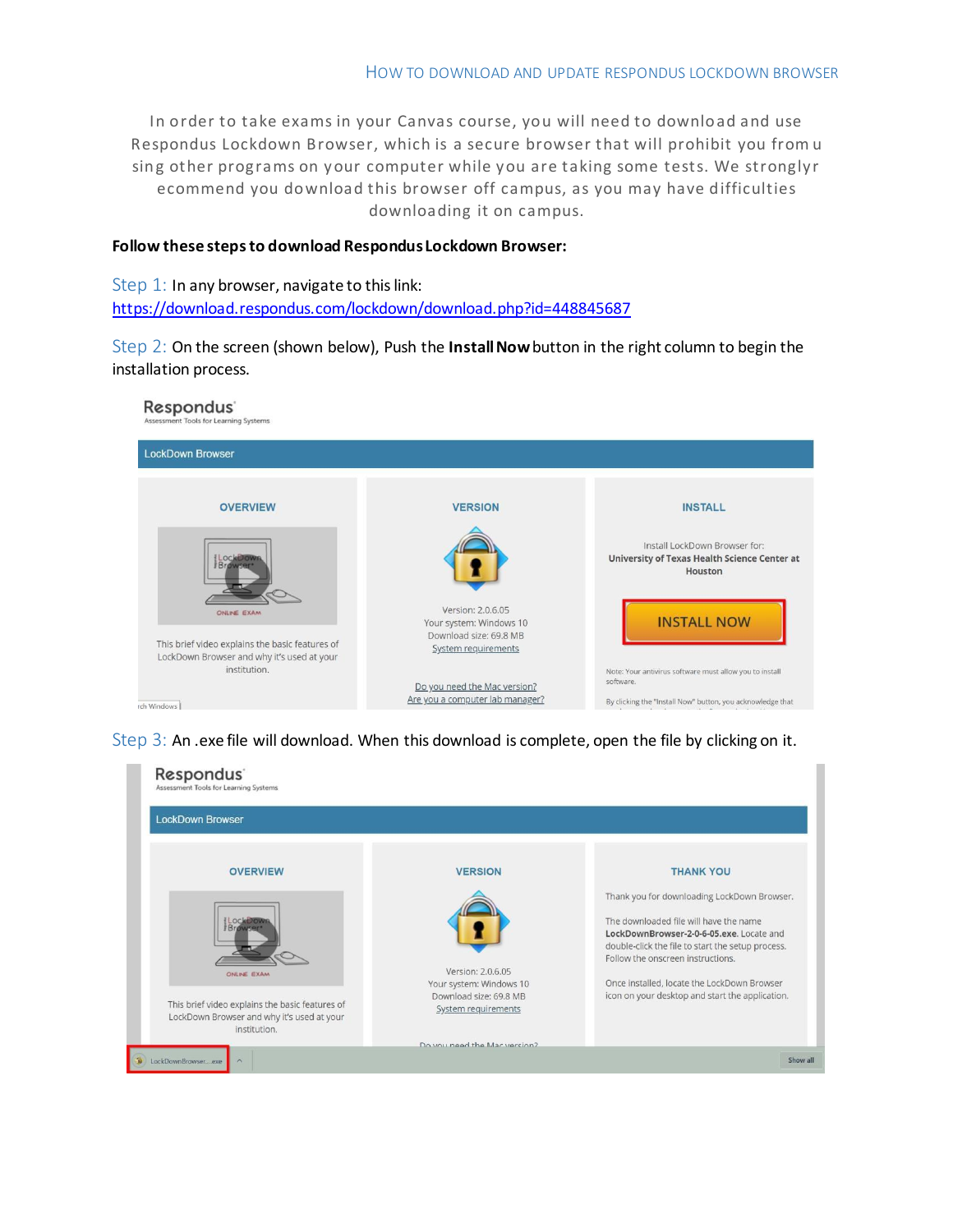Step 4: A window will appear, asking if you want to allow this app to make changes to your device. Select **Yes.**



Step 5: You will select your language (English is the default) and select **Next.**

| Respondus <sup>®</sup><br>Assessment Tools for Learning Systems                                               | Respondus LockDown Browser 2 - InstallShield Wizard                                                           | ×                                                                                                                                                                                                         |
|---------------------------------------------------------------------------------------------------------------|---------------------------------------------------------------------------------------------------------------|-----------------------------------------------------------------------------------------------------------------------------------------------------------------------------------------------------------|
| <b>LockDown Browser</b>                                                                                       | <b>Choose Setup Language</b><br>Select the language for the installation from the choices below.              |                                                                                                                                                                                                           |
| <b>OVERVIEW</b>                                                                                               | <b>English (United States)</b><br>French (Canadian)<br>German<br>Italian<br>Portuguese (Brazilian)<br>Spanish | <b>THANK YOU</b>                                                                                                                                                                                          |
|                                                                                                               |                                                                                                               | ik you for downloading LockDown Browser.<br>flownloaded file will have the name<br>DownBrowser-2-0-6-05,exe. Locate and<br>ble-click the file to start the setup process.<br>w the onscreen instructions. |
| ONLINE EXAM                                                                                                   | InstallShield<br>Cancel<br>< Back<br>Next                                                                     | installed, locate the LockDown Browser                                                                                                                                                                    |
| This brief video explains the basic features of<br>LockDown Browser and why it's used at your<br>institution. | <b>UNITED VIOLATION OF A STATE</b><br>System requirements                                                     |                                                                                                                                                                                                           |
|                                                                                                               | Do you need the Mac version?<br>Are you a computer lab manager?                                               |                                                                                                                                                                                                           |

Step 6: You will be asked to agree tothe terms. Select **I agree to terms**, then**Next.**

| Respondus <sup>®</sup><br>Assessment Tools for Learning Systems |                                                                                                                                                                                                                                                                                                                                                                                                                                                                                        |                                                                                                                                                                                                           |
|-----------------------------------------------------------------|----------------------------------------------------------------------------------------------------------------------------------------------------------------------------------------------------------------------------------------------------------------------------------------------------------------------------------------------------------------------------------------------------------------------------------------------------------------------------------------|-----------------------------------------------------------------------------------------------------------------------------------------------------------------------------------------------------------|
| <b>LockDown Browser</b>                                         | Respondus LockDown Browser 2 - InstallShield Wizard<br><b>License Agreement</b><br>Please read the following license agreement carefully.                                                                                                                                                                                                                                                                                                                                              |                                                                                                                                                                                                           |
| <b>OVERVIEW</b>                                                 | LockDown Browser Terms of Use<br>BY CLICKING THE ACCEPTANCE BUTTON OR INSTALLING OR USING THE LOCKDOWN<br>BROWSER SOFTWARE ("SOFTWARE"), THE INDIVIDUAL OR ENTITY LICENSING THE<br>SOFTWARE ("LICENSEE") IS CONSENTING TO BE BOUND BY AND IS BECOMING A<br>PARTY TO THIS END USER LICENSE AGREEMENT ("AGREEMENT"). IF LICENSEE DOES<br>NOT AGREE TO ALL OF THE TERMS OF THIS AGREEMENT. THE BUTTON INDICATING<br>NON-ACCEPTANCE MUST BE SELECTED, AND LICENSEE MUST NOT INSTALL OR USE | <b>THANK YOU</b>                                                                                                                                                                                          |
| Browser <sup>®</sup>                                            | THE SOFTWARE.<br>AS USED IN THIS AGREEMENT, "RESPONDUS" and "LICENSOR" SHALL MEAN<br>RESPONDUS, INC.<br>accept the terms of the license agreement<br>Print<br>(.) I do not accept the terms of the license agreement                                                                                                                                                                                                                                                                   | ik you for downloading LockDown Browser.<br>downloaded file will have the name<br>:DownBrowser-2-0-6-05.exe. Locate and<br>ble-click the file to start the setup process.<br>w the onscreen instructions. |
| ONLINE EXAM                                                     | <b>InstallShield</b><br>Cancel<br>$<$ Back                                                                                                                                                                                                                                                                                                                                                                                                                                             | installed, locate the LockDown Browser                                                                                                                                                                    |
| This brief video explains the basic features of                 | Download size: 69.8 MB<br>System requirements                                                                                                                                                                                                                                                                                                                                                                                                                                          | rcon on your desktop and start the application.                                                                                                                                                           |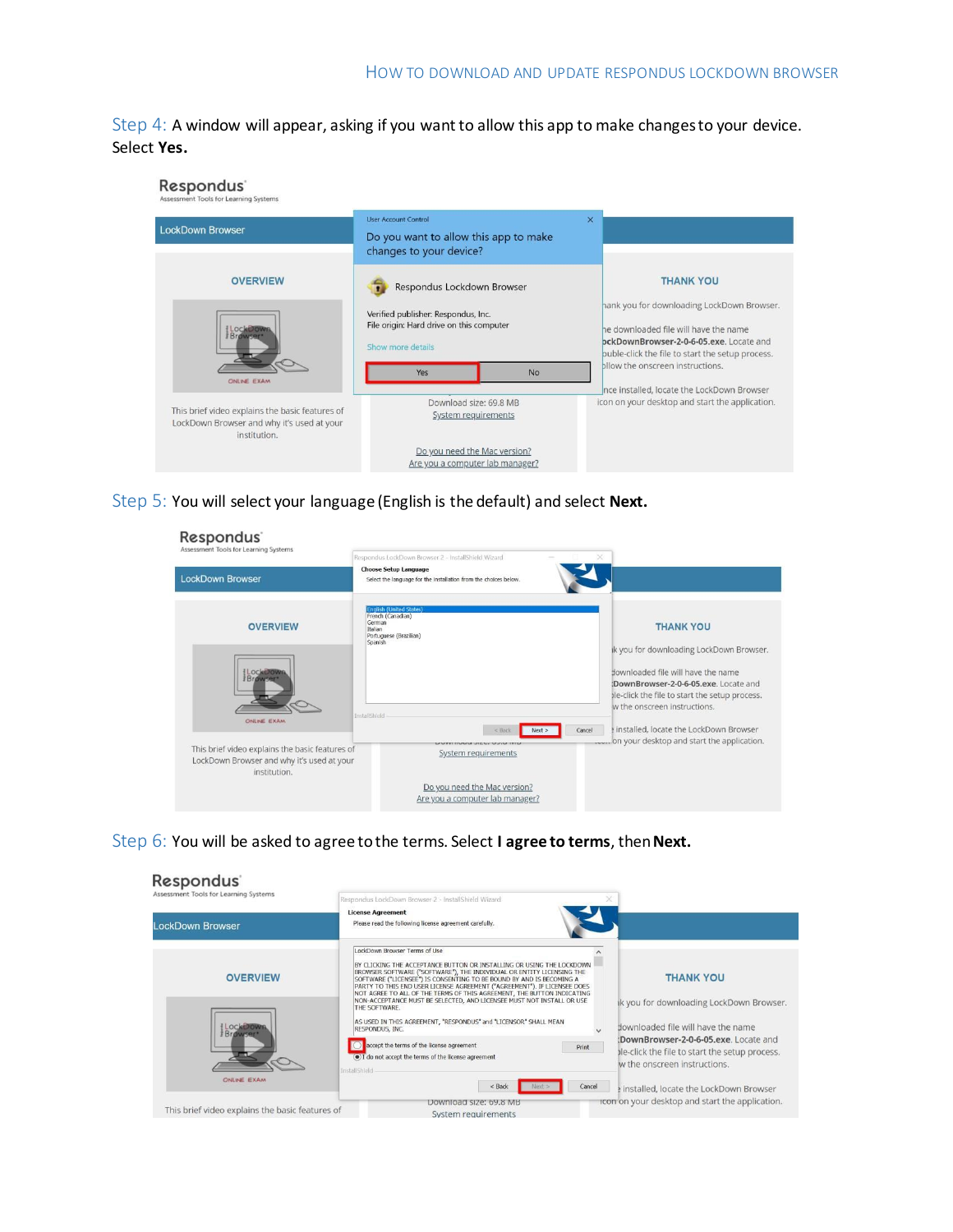

### Step 7: Select **Finish** to complete installation.

To use Respondus Lockdown Browser, launch it from the desktop icon. You can login to Canvas and complete your exam through the browser.



## Note:

*Respondus Lockdown Browser will force you to close certain types of programs, such as email and chat, in orderto use it to take your exam. You can allow the browser to close these for you or close them yourself.*